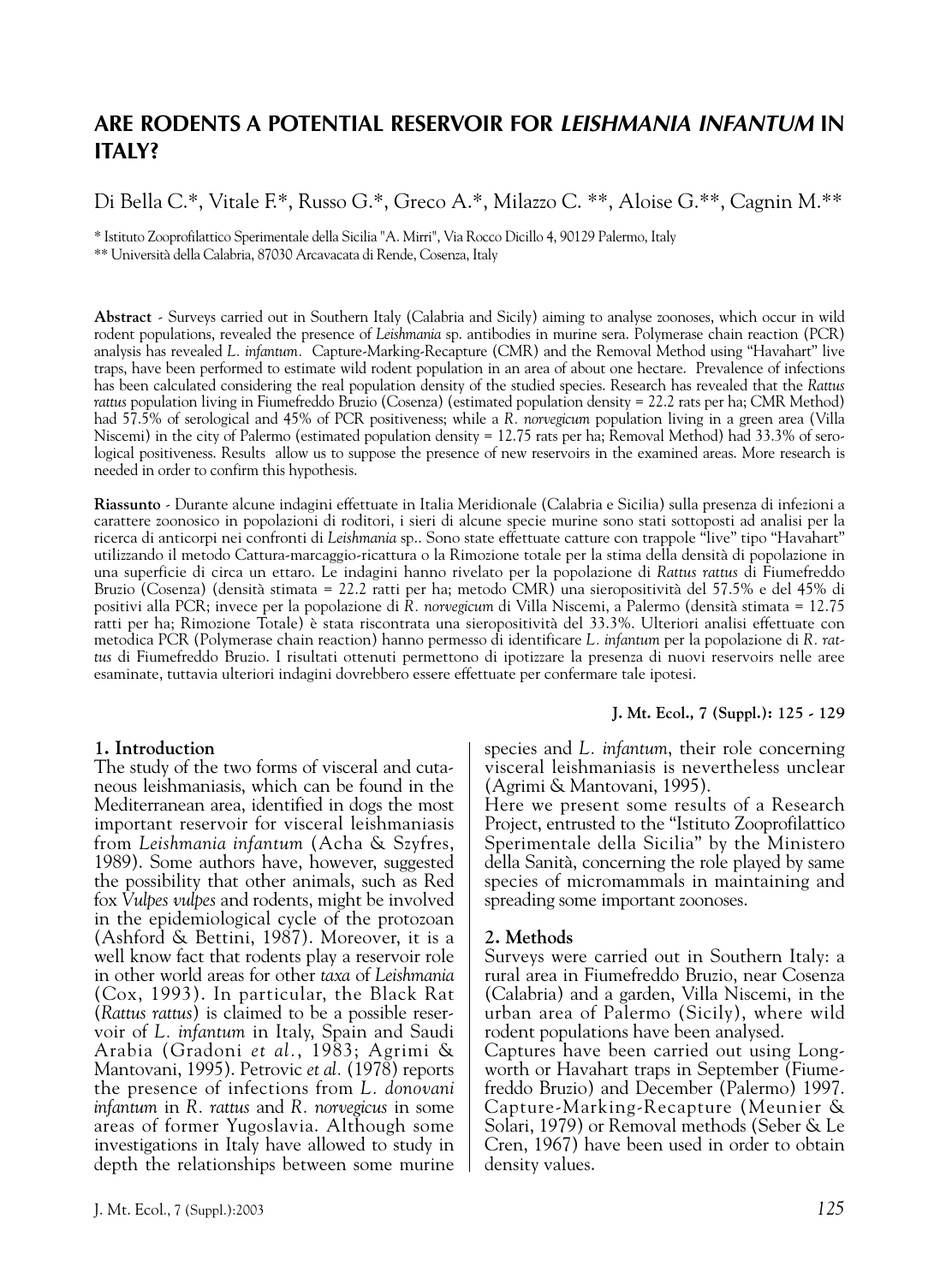The presence of *Leishmania* sp. antibodies in the murine sera has been investigated. Serological analysis has focused on populations of *Rattus norvegicus* (Villa Niscemi, Palermo), and of *Rattus rattus* (Fiumefreddo Bruzio, Cosenza). Occasional captures of *Mus musculus* were carried out in Villa Niscemi and Fiumefreddo Bruzio areas, and of *Rattus rattus* in Villa Niscemi too, but no data about density has been collected. Sample size of the studied population guaranteed to find, at least, one positive case, considering a prevalence of 2%, with 99% confidence limits (Canon & Roe, 1982). For this reason we have almost analysed the same number of sera of the captured animals of which population density was estimated.

*Leishmania* antibodies have been searched thanks to an indirect immunofluorescence technique on 10-pit slides prepared by Laboratorio Antigeni of the Istituto Zooprofilattico Sperimentale della Sicilia, starting from *Lieshmania infantum* grown on Tobie's ground. Sera have been tested at 1/40 dilution. Anti Rat- IgG and anti Mouse IgG conjugated with fluorescein isothyocyanate have been used at the dilution indicated for the acquired lot. Serological analyses were performed on a total of 24 specimens of *R. rattus*, and 4 *M. musculus* collected at Fiumefreddo Bruzio, as well as on 9 *R. norvegicus*, 4 *R. rattus* and 13 *Mus musculus* caught at Villa Niscemi. Furthermore we performed a PCR analysis (Osman *et al*., 1997) on spleen samples from *R. rattu*s caught at Fiumefreddo Burzio, searching for DNA fragments belonging to *L. Infantum*.

The applied methodology was subdivided in the following steps:

# *DNA extraction from spleen samples*

Spleen samples from each animal were dissected and 25 mg of organ were submitted to the extraction technique according to the procedure described by Kit Quiagen, specific for tissues.

# *PCR*

Amplification reaction was performed using a mix of reaction sufficiently clasping in order to carry out conditions of maximum specificity. Primers used correspond to the 2 specific DNA fragments of kinetoplast named 13A and 13B, and described by Sambrook *et al*. (1989), Rodgers *et al*. (1990). Amplification product is formed by a fragment of approximately 120 bp. The extracted DNA has been submitted to 30 amplification cycles and amplification products were analysed by means of electrophoresis on 1% agarose gel for comparison with a molecular weight marker (DNA of phagos l digested with Hind III) (Sambrook *et al*., 1989).

# *Preparation of the probe*

Probe used for hybridation tests was obtained by sequence analysis of the amplified fragment and corresponds to an internal of 70 bp which was subsequently marked with Digossigenina, according to the random primer technique (DIG DNA labelling kit Boheringer).

## *Southern blot*

After electrophoretic analysis, gel containing amplified DNA was employed for transfer on nylon filter by means of Southern blot (Sambroook et al., 1989; Gramiccia et al., 1992). Finally, DNA was fixed on the filter for 3 minutes of UV exposure and hybridised with 100 ng of the probe marked with Digossigenina at 55°C for 12 hours. The hybridation sign was then revealed thanks to DIG Luminescent Detection Kit (Boheringer) on autoradiographic plate.

# **2.1 Field methods**

*Fiumefreddo Bruzio (Cosenza)*

The Calabrian study area is situated in a typical rural settling in Marina di Fiumefreddo Bruzio (Cosenza), a locality of the mid-Calabrian Tyrrhenian coast, in the province of Cosenza. The area, though placed at an altitude of 5 m.a.s.l., , from the bioclimatic point of view, is included in the sannitic vegetation belt on the broad leaved bioma.

The trap grid was placed in October 1997 within a rural settling formed by houses inhabited only during summertime, a small poultry pen, an orange tree grove and a small vine-yard surrounded by an embankment covered by dense scrubs of *Robus* sp., *Robinia pseudoacacia, Mirtus communis* and *Ailanthus altissima*. It is the typical rural Mediterranean environment, where a mosaic of vegetation, crops and farming of domestic animals are present, favouring in particular the settling of murid colonies (mainly of R. *rattus* and *M. Musculus* and less commonly the *R. norvegicus*).

We have used *Havahart* traps placed in 5 rows of ten traps each, at a distance of 15 meters from each other, in order to include the different typologies of the environment. Capture area considered had a surface of 1.125 hectares and its value has been calculated adding to each side of the grid a belt whose width is equal to the half of the distance between traps (7.5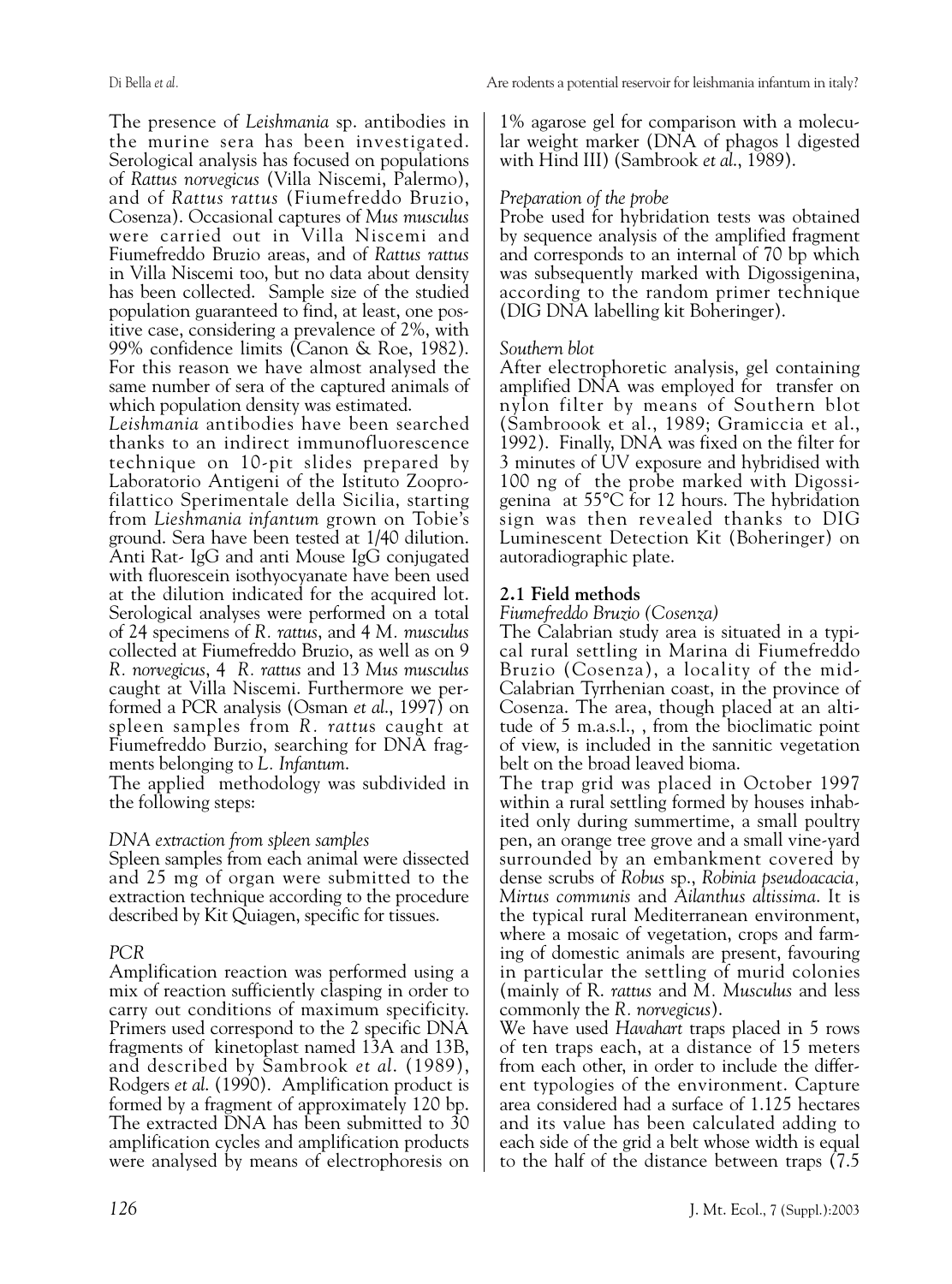meters). As bait in traps we used a mixture of bread, anchovy paste, cereal flakes and apple; we also placed some cotton wool as nesting material. In order to estimate the population density we applied the Chapman Method (Meunier & Solari, 1979) with four days of marking and two days of recapture on individuals of *R. rattus*. Marking was performed by hair clipping, after having immobilised the animal inside a polythene bag.

## *Villa Niscemi (Palermo)*

Sampling was carried out in a suburban environment of the town of Palermo; the area, from a potential vegetational point of view, can be considered as the climax of *Olea europea* var. oleaster and *Ceratonia siliqua* or O. *europea* var. oleaster and *Pistacia lentiscus* (Tomaselli, 1973). The trapping grid was placed in a portion of a urban garden, Villa Niscemi, not open to the public, but used as a maintenance site and a deposit of various materials. Villa Niscemi is situated close to "Monte Pellegrino e Parco della Favorita" Natural Reserve and is adjacent to a densely inhabited residential zone, in a working-class neighbourhood. The place is typical of a suburban environment, with populated buildings, natural green areas (though degraded and rearranged) and cultivated areas (citrus groves, orchards, gardens with introduced botanical species). Inside the villa's premises, the remains of the ancient irrigation system dating from the Arab occupation of Sicily can still be seen. It is typical of Sicilian citrus orchards and is represented by the socalled *saje* (small irrigation drains) and small collecting wells, now disused where water is stagnant. Not far away from the trapping grid is present a small man-made pond. The capture grid was obtained placing 49 traps (Havahart model) in 14 rows within a triangular shaped area, with 2 sides delimited by the villa's boundaries, with a distance of 10 meters between traps and a total sampling surface of 0.490 hectares. Within the area, vegetation is mainly herbaceous and characterised by nitrogen-loving plants, such as *Acanthus, Oxalis, Urtica, Malva*, whose presence is due to the accumulation of organic scrap material (sawdust and manure). Among shrubs and trees, *Phyllirea, Viburnum, Cupressus, Eriobothrya*, oaks, evergreen oak and citrus species are prominent.

In order to estimate the population density we have applied the method of total removal (Seber & Le Cren, 1967). Trapping was performed in December 1997, after one day of pre-

baiting, during a total period of 6 days of captures. Removal method was preferred in this study area, as the CMR method, which was employed at Fiumefreddo Bruzio, shows same disadvantages concerning the size estimate of population of *R. norvegicus*. Disadvantages are mainly linked to the difficulty in recapturing the individuals which had been previously exposed to trapping, and to their social structure which does not allow homogeneous redistribution of the already trapped individuals (Turillazzi, 1996). Furthermore, it is well known the particular neophobia which distinguishes commensal populations of *R. norvegicus* (Cagnin, 1987). As we have also recorded the presence of small murines (*A. sylvaticus* and *M. musculus*) in the same area, we placed also some "Longworth" traps.

# **3. Results**

Among the examined sera we have altogether found positive cases towards *Leishmania* in the populations of *R. rattus* of Fiumefreddo Bruzio and of *R. norvegicus* and *Mus musculus* of Villa Niscemi. The results of our investigations are shown in table 1.

It is interesting to stress the fact that sera deriving from the population of *R. rattus* of Fiumefreddo Bruzio (n = 22) proved positive towards *Leishmania* with a percentage of 57.5%. This value is particularly high when compared to the data available from the literature (Bettini *et al.*, 1980; Pozio *et al.*, 1981). A lower serum prevalence was reported, on the contrary, in *R. norvegicus* at Villa Niscemi (Palermo):  $33.3\%$  (n = 9). In this last station we have also recorded a case of serological positivity towards *Leishmania* in a single individual of *M. musculus*.

The results of PCR, concerning analyses performed upon spleen samples from specimens of *R. rattus* trapped at Fiumefreddo Bruzio, have allowed to identify *L. infantum* as responsible of the infection, with a calculated prevalence of 45% ( $n = 20$ ). It is important to stress (table 2) how some sera, which resulted positive serologically, proved to be negative to PCR, and viceversa some spleen samples which proved positive to PCR did not come from specimens which resulted serologically positive.

# **4. Discussion**

Methods used for the study of the infection from *L. infantum* in murine populations have allowed to obtain prevalence data which represents an important preliminary result for future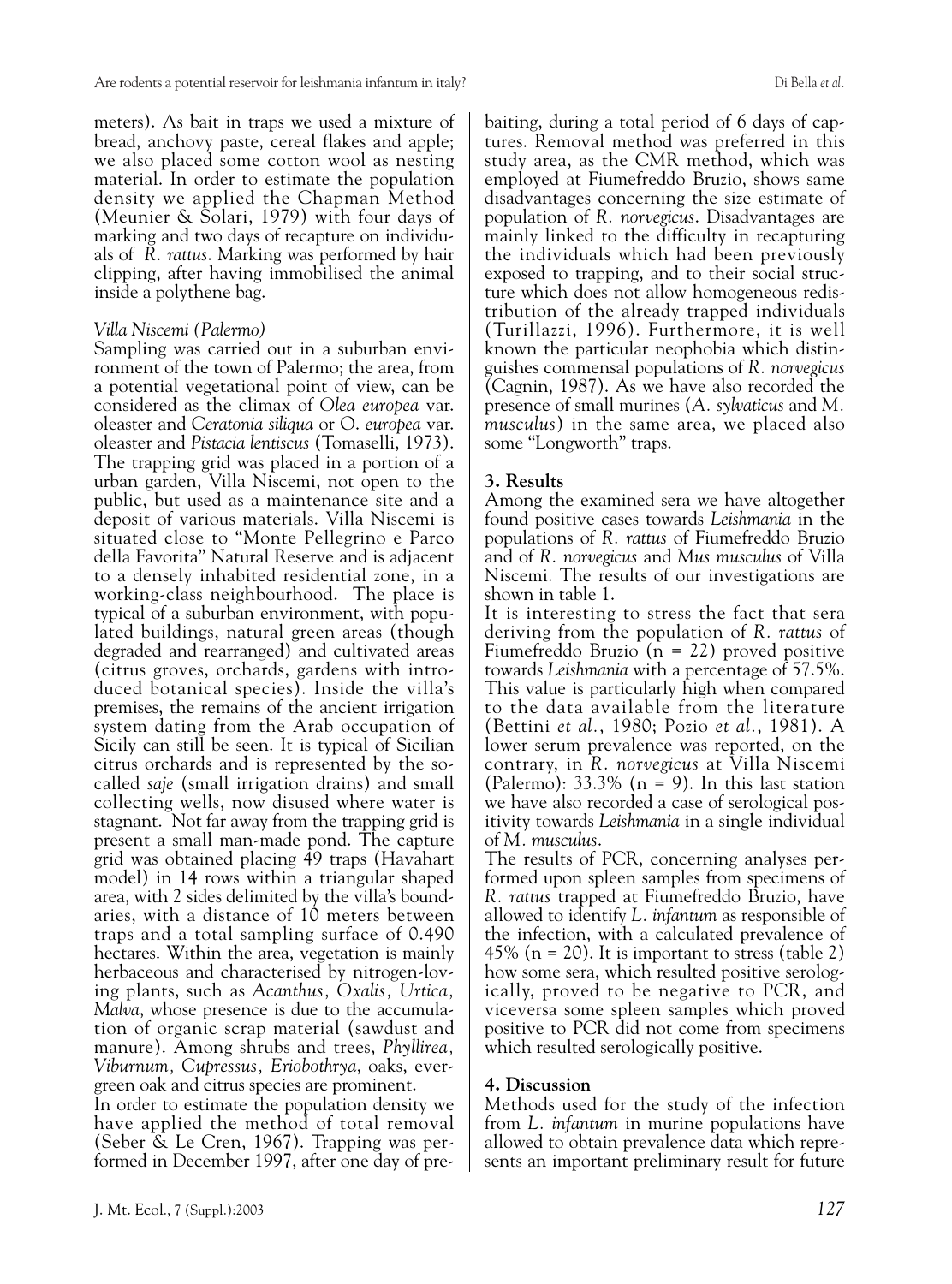| Trapping locality         | Villa Niscemi (Palermo)<br>Fiumefreddo Bruzio (Cosenza) |                                   |
|---------------------------|---------------------------------------------------------|-----------------------------------|
|                           | Rural area,5 m a.s.l. situated on                       | Town garden 5 m a.s.l.situated    |
|                           | the Calabria coast:                                     | in the city of Palermo;           |
|                           | Grid n 50 Havahart traps, at a                          | Grid: n. 49 Havart traps at a     |
|                           | distance of 15 m from each                              | distance of 10 m from each        |
|                           | other, 5x10 lines;                                      | other, 14 lines;                  |
| Population density of the | Species: Rattus rattus, valued                          | Species: Rattus norvegicus,       |
| species considered        | density $=$ 22.2 rats per ha                            | valued density $= 12.75$ rats per |
|                           | (CMR method);                                           | ha (removal method);              |
| Serelogical results       | 57.5% positive $R$ . rattus (n=22)                      | Leshmania: 33.3% positive for     |
|                           |                                                         | $R.norvegicus (n=9), 1 positive$  |
|                           |                                                         | for Mus musculus $(N=13)$ ;       |
| Results of PCR            | 45% positive for R. rattus $(n=20)$ ;                   |                                   |

#### **Table 1 -** Results of the present investigations

**Table 2 -** Comparison between results of PCR and serological anayses performed on biological samples of *R.rattus* trapped at Fiumefreddo Bruzio (n.d. = not determinated)

|    | PCR      | <b>SEROLOGICAL</b> |    | <b>PCR</b> | <b>SEROLOGICAL</b> |
|----|----------|--------------------|----|------------|--------------------|
|    |          |                    |    |            |                    |
| 1  | n.d      | Positive           | 13 | Negative   | Positive           |
| 2  | n.d      | Positive           | 14 | Negative   | Positive           |
| 3  | Positive | Negative           | 15 | Negative   | Positive           |
| 4  | n.d.     | Negative           | 16 | Positive   | Positive           |
| 5  | n.d.     | Negative           | 17 | Positive   | Negative           |
| 6  | Negative | Positive           | 18 | Positive   | Negative           |
| 7  | Negative | Positive           | 19 | Positive   | Negative           |
| 8  | Negative | Positive           | 20 | Negative   | Negative           |
| 9  | Positive | Positive           | 21 | Negative   | Negative           |
| 10 | Negative | Positive           | 22 | Positive   | Positive           |
| 11 | Negative | Positive           | 23 | Negative   | n.d                |
| 12 | Positive | Negative           | 24 | Positive   | n.d.               |

studies, with a more precise target.

Several surveys conducted in Tuscany (Bettini *et al*., 1980; Pozio *et al*., 1981) had already highlighted the infection from *L.infantum* in specimens of *R. rattus*, and have given an input to a series of investigations (Gradoni *et al*., 1983; Pozio *et al*., 1985) aiming at an in-depth study on the relationships between *R. rattus, L. infantum* and the possible vectors involved in the transmission (*Phlebotomus perniciosus* and *P. perfiliewi*). The results of these investigations permitted to consider the Black Rat as a possible reservoir in the epidemic cycle of the protozoan (Gradoni *et al*., 1983; Ashford & Bettini, 1987). In particular, Ashford & Bettini (1987) wrote: *"having satisfied all conditions necessary for the incrimination of species as reservoir of Leishmania, according to the suggestions of Killick-Kendrick & Ward (1981), the black rat's role as a natural reservoir host of L. donovani infantum in Tuscany deserves serious considerations"*.

Some recent considerations, however, have scaled down the epidemiological role of *R. rattus*, attributing to this rodent a possible role of epiphenomenon in the epidemiological cycle of *L. infantum* (Lainson, 1982; Gradoni com. pers., in Agrimi & Mantovani, 1995).

Data on the prevalence of the infections from